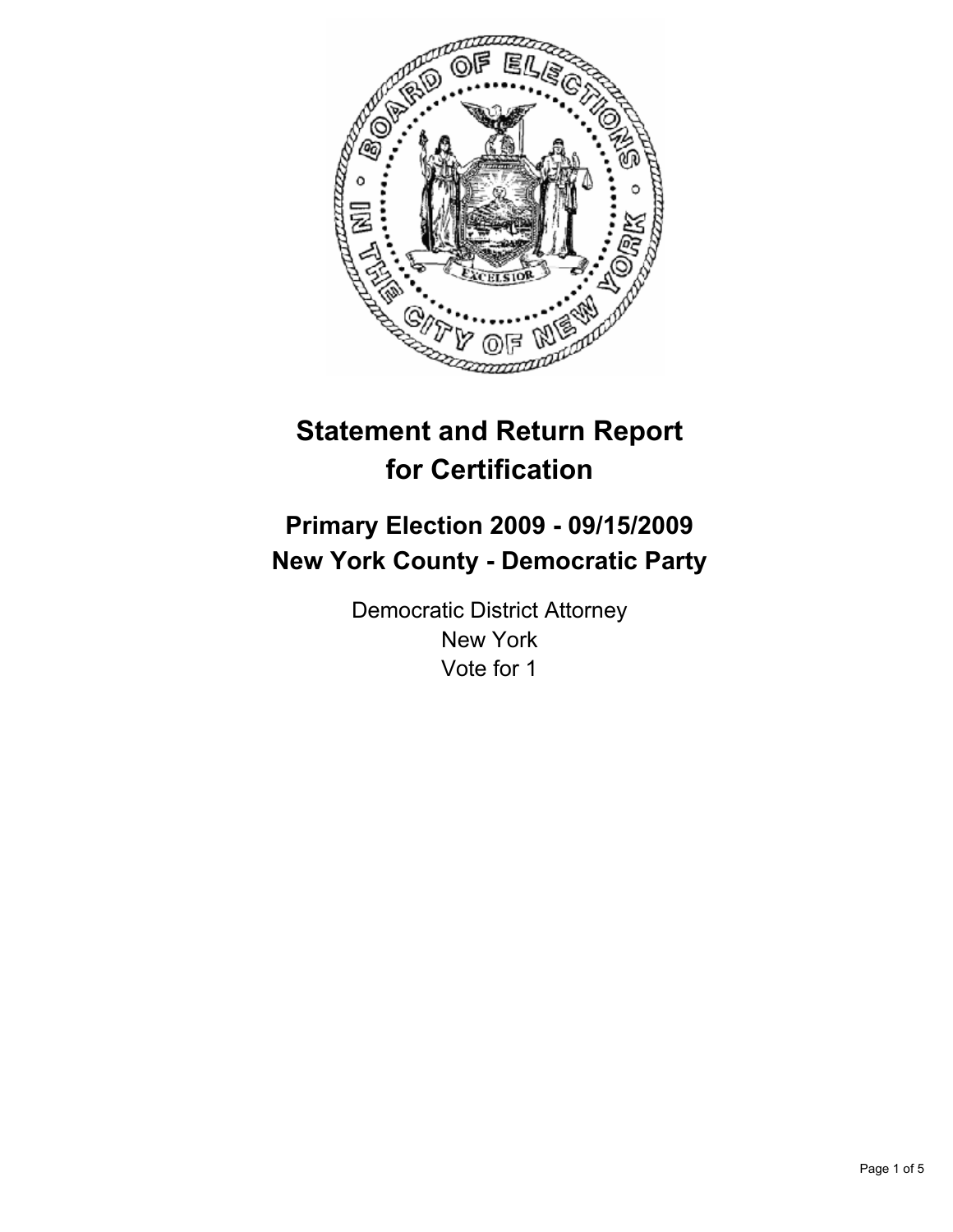

# **Assembly District 64**

| <b>EMERGENCY</b>       | 35    |
|------------------------|-------|
| ABSENTEE/MILITARY      | 149   |
| AFFIDAVIT              | 159   |
| <b>RICHARD M ABORN</b> | 1.942 |
| LESLIE CROCKER SNYDER  | 2.604 |
| CYRUS VANCE JR.        | 3,857 |
| <b>Total Votes</b>     | 8.403 |

#### **Assembly District 65**

| <b>EMERGENCY</b>       | 24    |
|------------------------|-------|
| ABSENTEE/MILITARY      | 245   |
| AFFIDAVIT              | 62    |
| <b>RICHARD M ABORN</b> | 1.194 |
| LESLIE CROCKER SNYDER  | 2,546 |
| CYRUS VANCE JR.        | 3.815 |
| <b>Total Votes</b>     | 7.555 |

#### **Assembly District 66**

| <b>EMERGENCY</b>             | 92     |
|------------------------------|--------|
| ABSENTEE/MILITARY            | 274    |
| <b>AFFIDAVIT</b>             | 74     |
| <b>RICHARD M ABORN</b>       | 3,051  |
| LESLIE CROCKER SNYDER        | 2,819  |
| CYRUS VANCE JR.              | 5,616  |
| ALAN GERSON (WRITE-IN)       |        |
| MARIA PASSANNANTE (WRITE-IN) |        |
| <b>Total Votes</b>           | 11,488 |

### **Assembly District 67**

| <b>EMERGENCY</b>       | 138    |
|------------------------|--------|
| ABSENTEE/MILITARY      | 295    |
| AFFIDAVIT              | 122    |
| <b>RICHARD M ABORN</b> | 3,291  |
| LESLIE CROCKER SNYDER  | 3.395  |
| CYRUS VANCE JR.        | 6,150  |
| <b>Total Votes</b>     | 12.836 |

#### **Assembly District 68**

| <b>EMERGENCY</b>                 | 21    |
|----------------------------------|-------|
| ABSENTEE/MILITARY                | 211   |
| AFFIDAVIT                        | 113   |
| <b>RICHARD M ABORN</b>           | 1,940 |
| LESLIE CROCKER SNYDER            | 2,376 |
| CYRUS VANCE JR.                  | 2.208 |
| <b>GLORIA STEINEM (WRITE-IN)</b> |       |
| <b>Total Votes</b>               | 6.525 |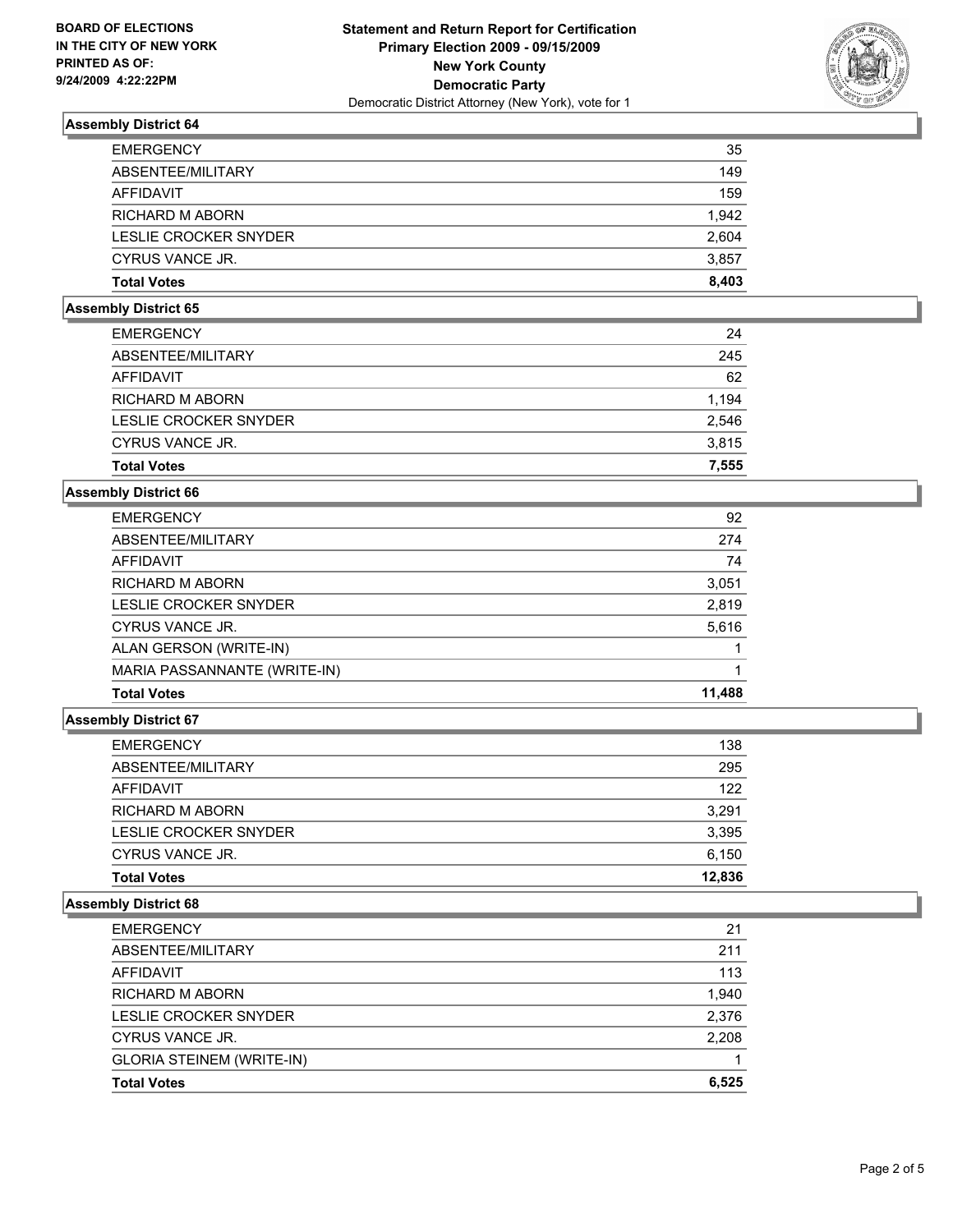

## **Assembly District 69**

| <b>EMERGENCY</b>                | 267    |
|---------------------------------|--------|
| ABSENTEE/MILITARY               | 303    |
| AFFIDAVIT                       | 160    |
| <b>RICHARD M ABORN</b>          | 4,339  |
| <b>LESLIE CROCKER SNYDER</b>    | 3,070  |
| CYRUS VANCE JR.                 | 5,139  |
| <b>GEORGE PATAKI (WRITE-IN)</b> |        |
| MICHAEL T WARREN (WRITE-IN)     |        |
| <b>Total Votes</b>              | 12.550 |

# **Assembly District 70**

| <b>Total Votes</b>     | 8.495 |
|------------------------|-------|
| CYRUS VANCE JR.        | 3.224 |
| LESLIE CROCKER SNYDER  | 2.670 |
| <b>RICHARD M ABORN</b> | 2,601 |
| AFFIDAVIT              | 158   |
| ABSENTEE/MILITARY      | 260   |
| <b>EMERGENCY</b>       | 10    |

# **Assembly District 71**

| <b>EMERGENCY</b>          | 2     |
|---------------------------|-------|
| ABSENTEE/MILITARY         | 213   |
| <b>AFFIDAVIT</b>          | 126   |
| RICHARD M ABORN           | 2,335 |
| LESLIE CROCKER SNYDER     | 2,711 |
| CYRUS VANCE JR.           | 2,903 |
| RICHARD ABOIN (WRITE-IN)  |       |
| RODRIGUES (WRITE-IN)      |       |
| SCOTT STRINGER (WRITE-IN) |       |
| <b>Total Votes</b>        | 7.952 |

#### **Assembly District 72**

| <b>EMERGENCY</b>      | 15    |
|-----------------------|-------|
| ABSENTEE/MILITARY     | 65    |
| AFFIDAVIT             | 108   |
| RICHARD M ABORN       | 1,280 |
| LESLIE CROCKER SNYDER | 1,768 |
| CYRUS VANCE JR.       | 1,598 |
| <b>Total Votes</b>    | 4.646 |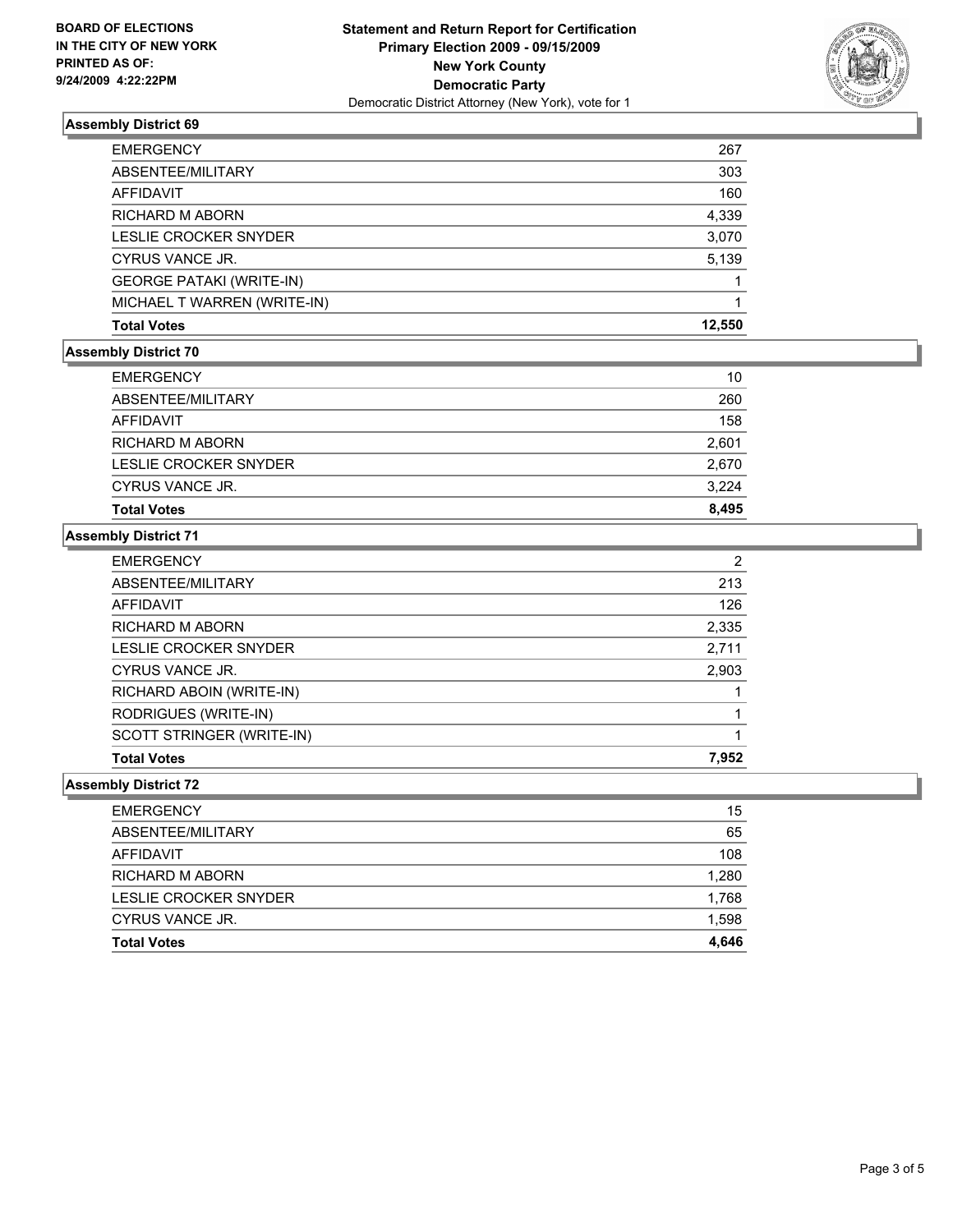

# **Assembly District 73**

| <b>EMERGENCY</b>          | 71    |
|---------------------------|-------|
| ABSENTEE/MILITARY         | 250   |
| <b>AFFIDAVIT</b>          | 47    |
| <b>RICHARD M ABORN</b>    | 1,186 |
| LESLIE CROCKER SNYDER     | 2,518 |
| CYRUS VANCE JR.           | 4,609 |
| HEIDI BOGOSIAN (WRITE-IN) |       |
| <b>Total Votes</b>        | 8.314 |

# **Assembly District 74**

| <b>Total Votes</b>     | 9.184 |
|------------------------|-------|
| CYRUS VANCE JR.        | 3,893 |
| LESLIE CROCKER SNYDER  | 2,833 |
| <b>RICHARD M ABORN</b> | 2,458 |
| AFFIDAVIT              | 78    |
| ABSENTEE/MILITARY      | 202   |
| <b>EMERGENCY</b>       | 91    |

#### **Assembly District 75**

| <b>EMERGENCY</b>          | 119   |
|---------------------------|-------|
| ABSENTEE/MILITARY         | 254   |
| <b>AFFIDAVIT</b>          | 130   |
| <b>RICHARD M ABORN</b>    | 2,093 |
| LESLIE CROCKER SNYDER     | 2,949 |
| CYRUS VANCE JR.           | 4,638 |
| DAVID GOLDFARB (WRITE-IN) |       |
| <b>Total Votes</b>        | 9,681 |